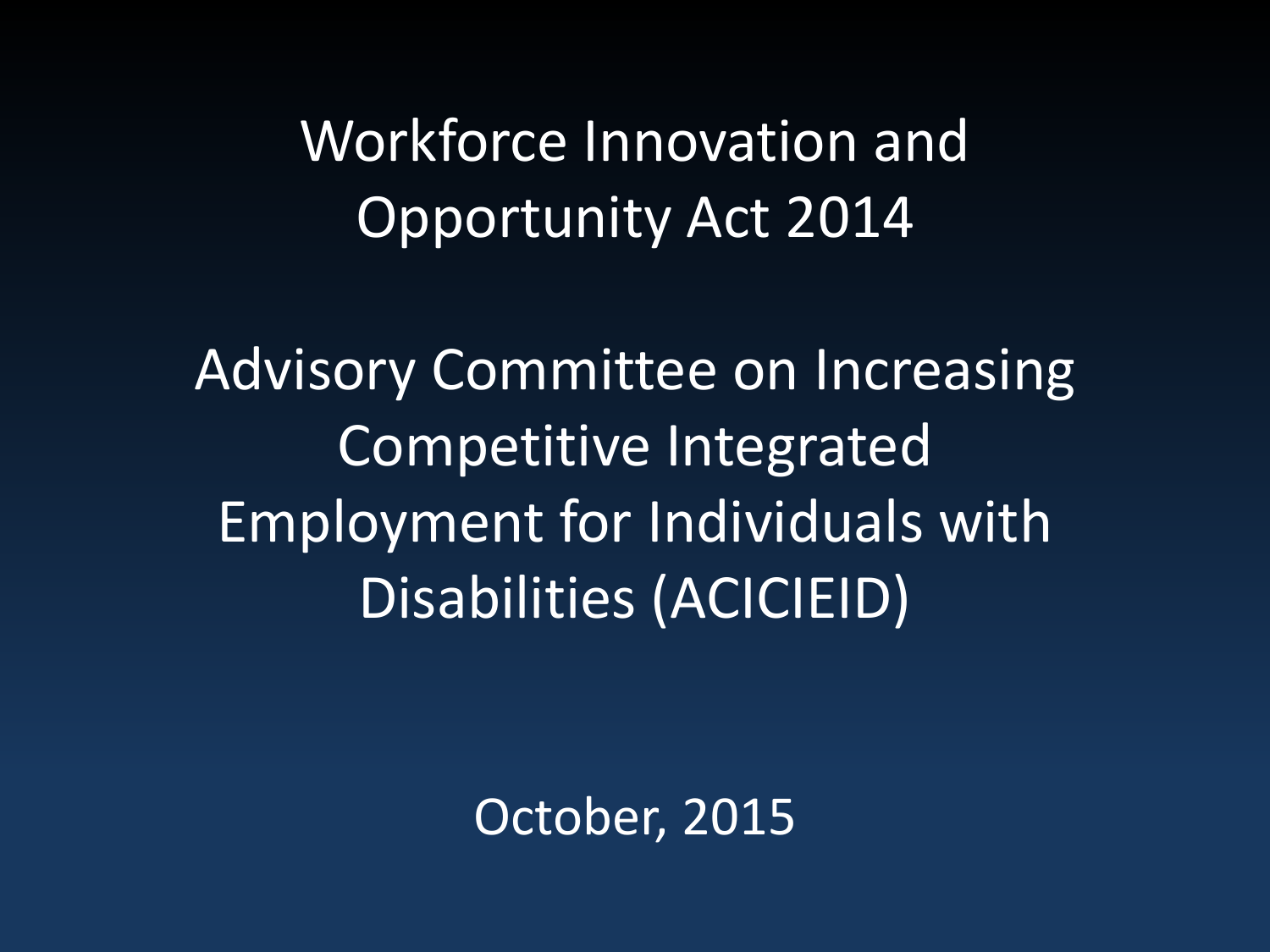2015 Recent Developments: Lane v. Brown Department of Justice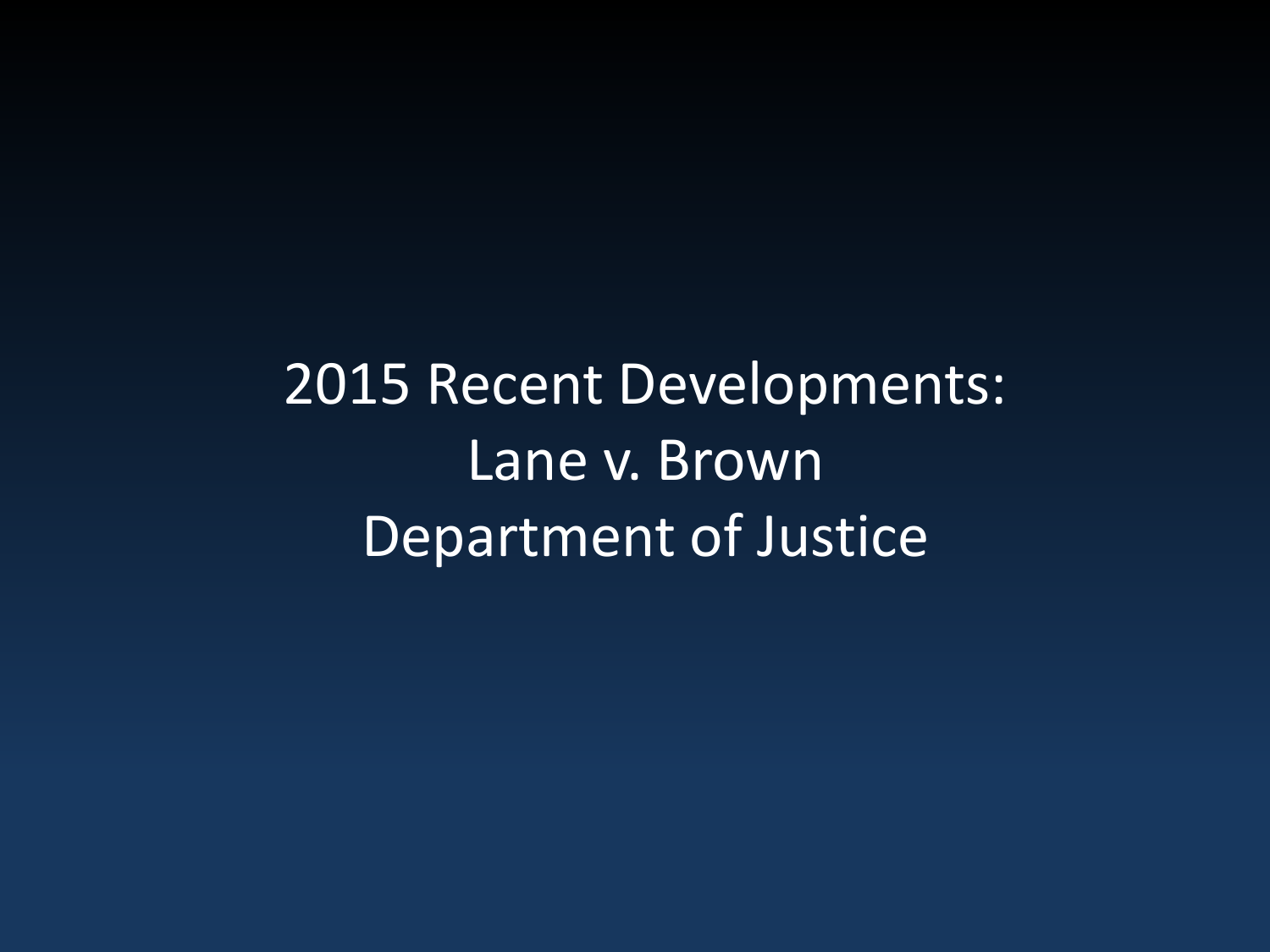# **CNN** AbilityOne ®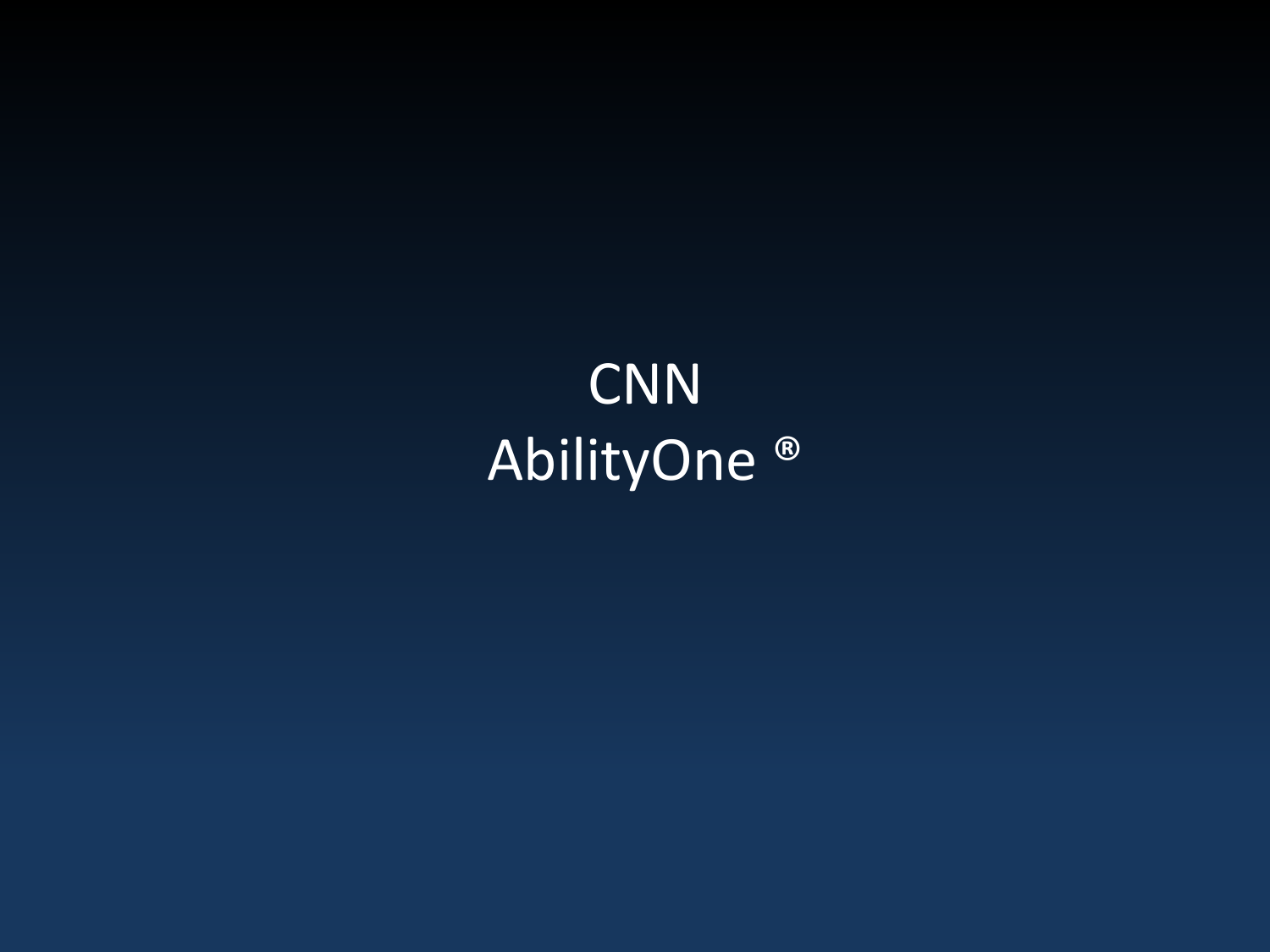## 14(c) Proposed Legislation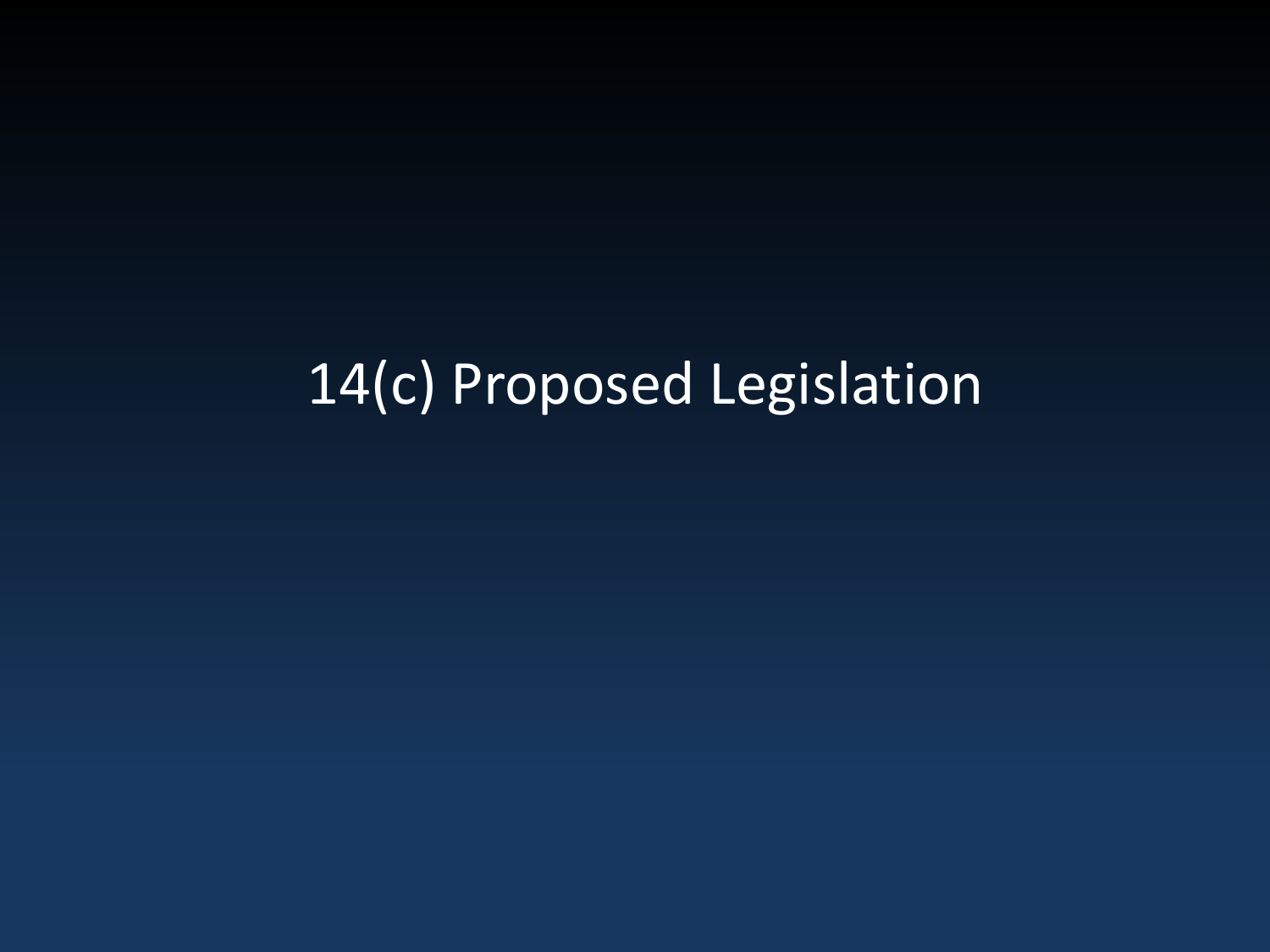CMS Notice Performance Based Payment Options for Employment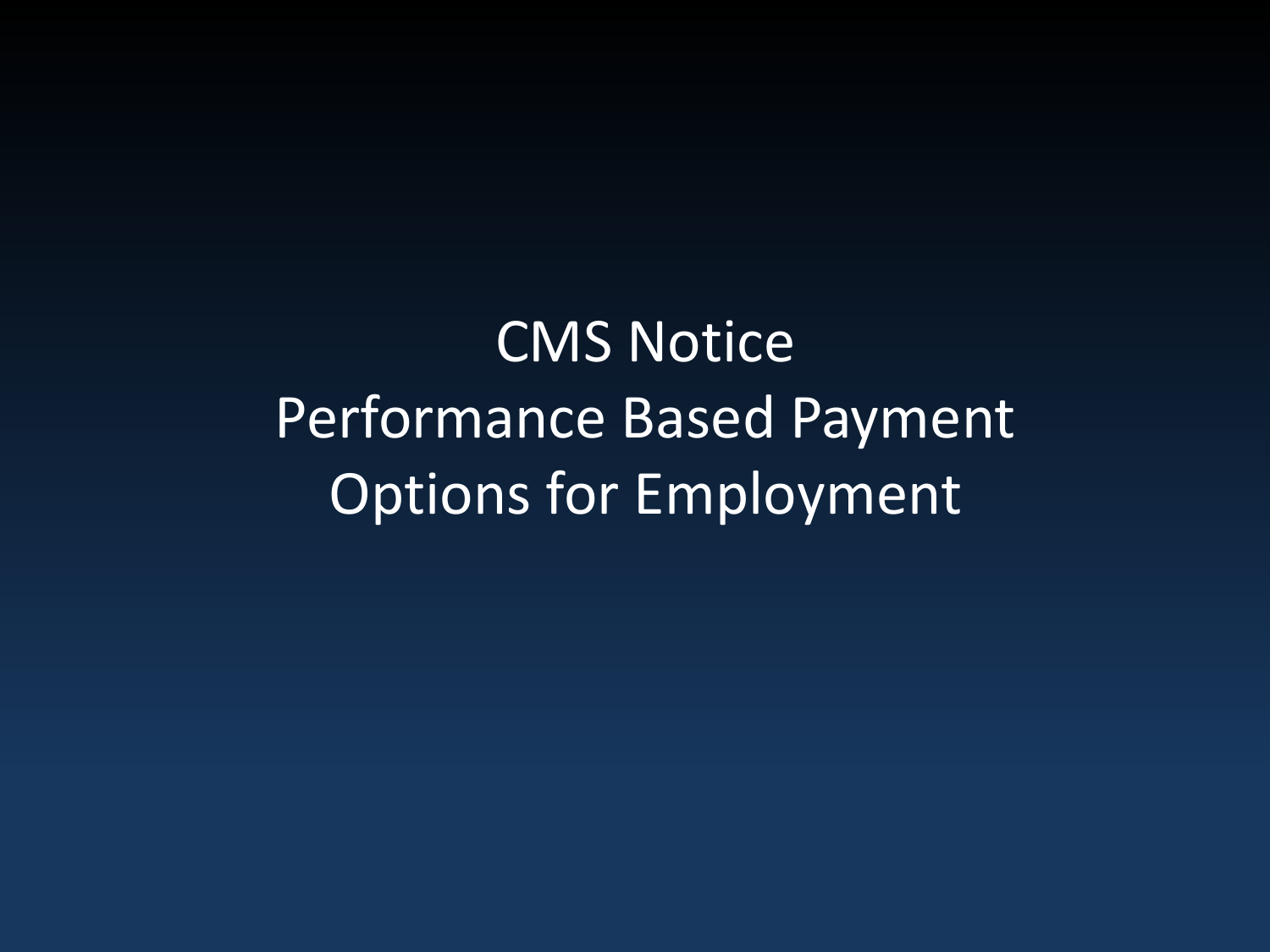RECOMMENDATION PRIORITIES WORKING TOWARDS SETTING

- 1) Which recommendations have the potential for the greatest impact?
- 2) Can you identify who (what entity) will be responsible to implement the recommendation?
- 3) Can you identify methods and ways to implement the recommendation?
- 4) Does the recommendation seem "doable"?
- 5) Does the recommendation address an important barrier to expanding competitive integrated employment?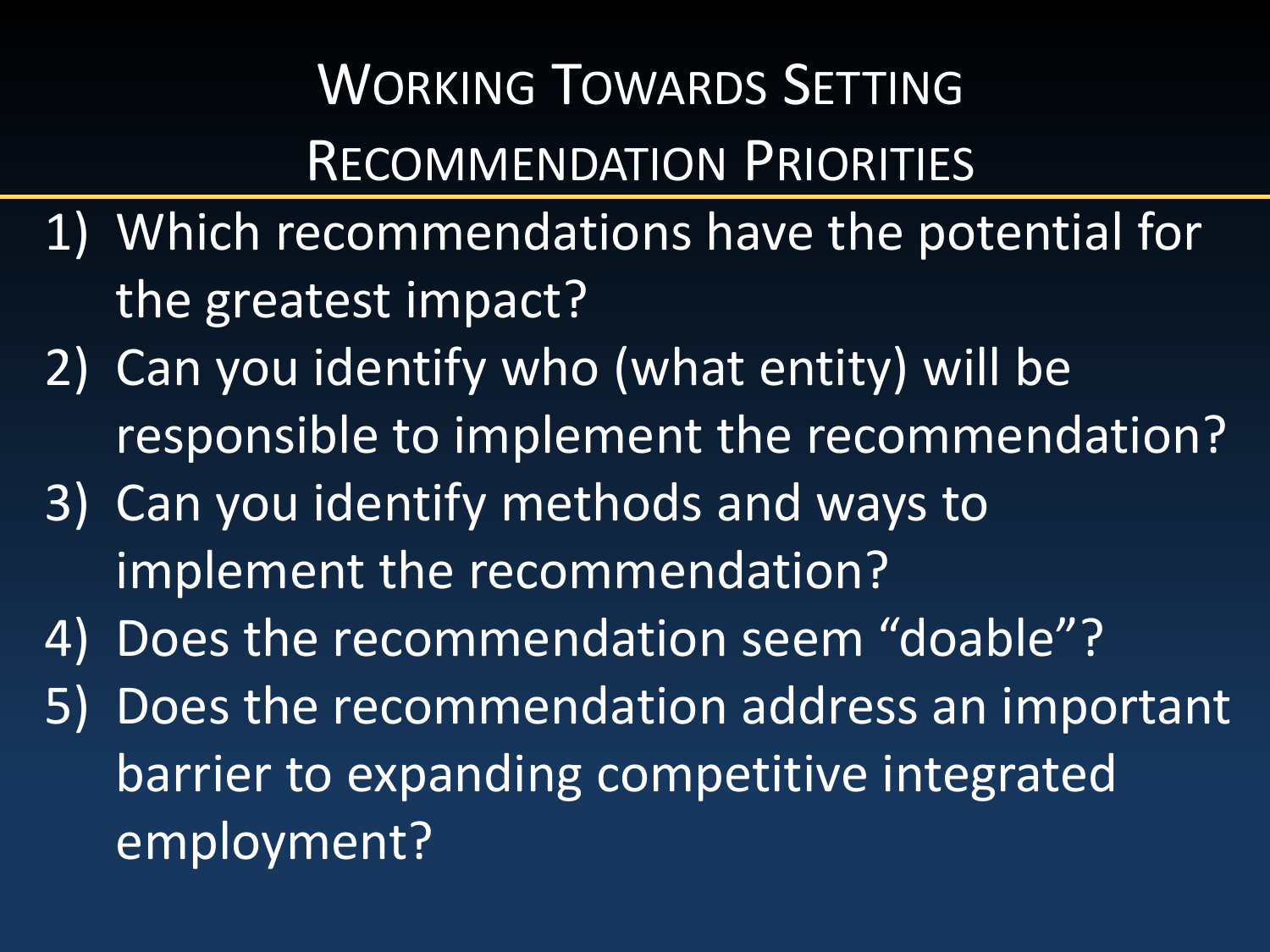#### ADDITIONAL QUESTIONS FOR CONSIDERATION

1) What are doable recommendations in the short term? 2) What is a framework for recommendations for the long term?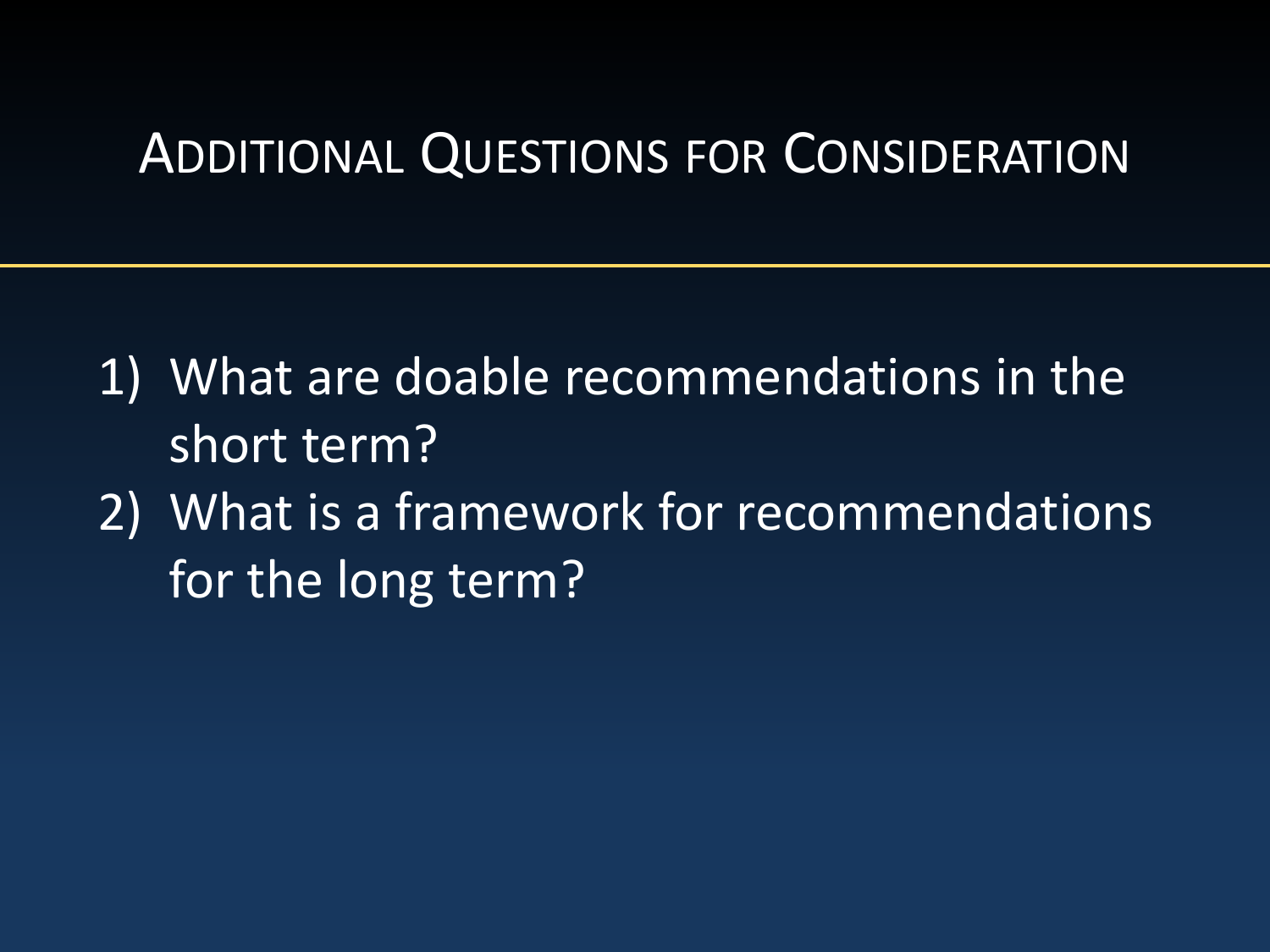## Timeline for Final Report

| <b>Date</b>             | <b>Action</b>                     | <b>Completed</b> | <b>Comments</b> |
|-------------------------|-----------------------------------|------------------|-----------------|
|                         | 2015                              |                  |                 |
| September 15,           | Interim report sent to            |                  |                 |
| 2015                    | Secretary and Congress            |                  |                 |
| October 14-15           | 6 <sup>th</sup> Committee meeting |                  |                 |
| October 16th -          | <b>Meetings of Subcommittees</b>  |                  |                 |
| mid-January             | to start work on Final Report     |                  |                 |
|                         | 2016                              |                  |                 |
| <b>Approx. January</b>  | 7 <sup>th</sup> Committee meeting |                  |                 |
| $27 - 28$               | (Virtual)                         |                  |                 |
| <b>February - April</b> | Subcommittees meeting;            |                  |                 |
|                         | Drafting begins on Final          |                  |                 |
|                         | Report                            |                  |                 |